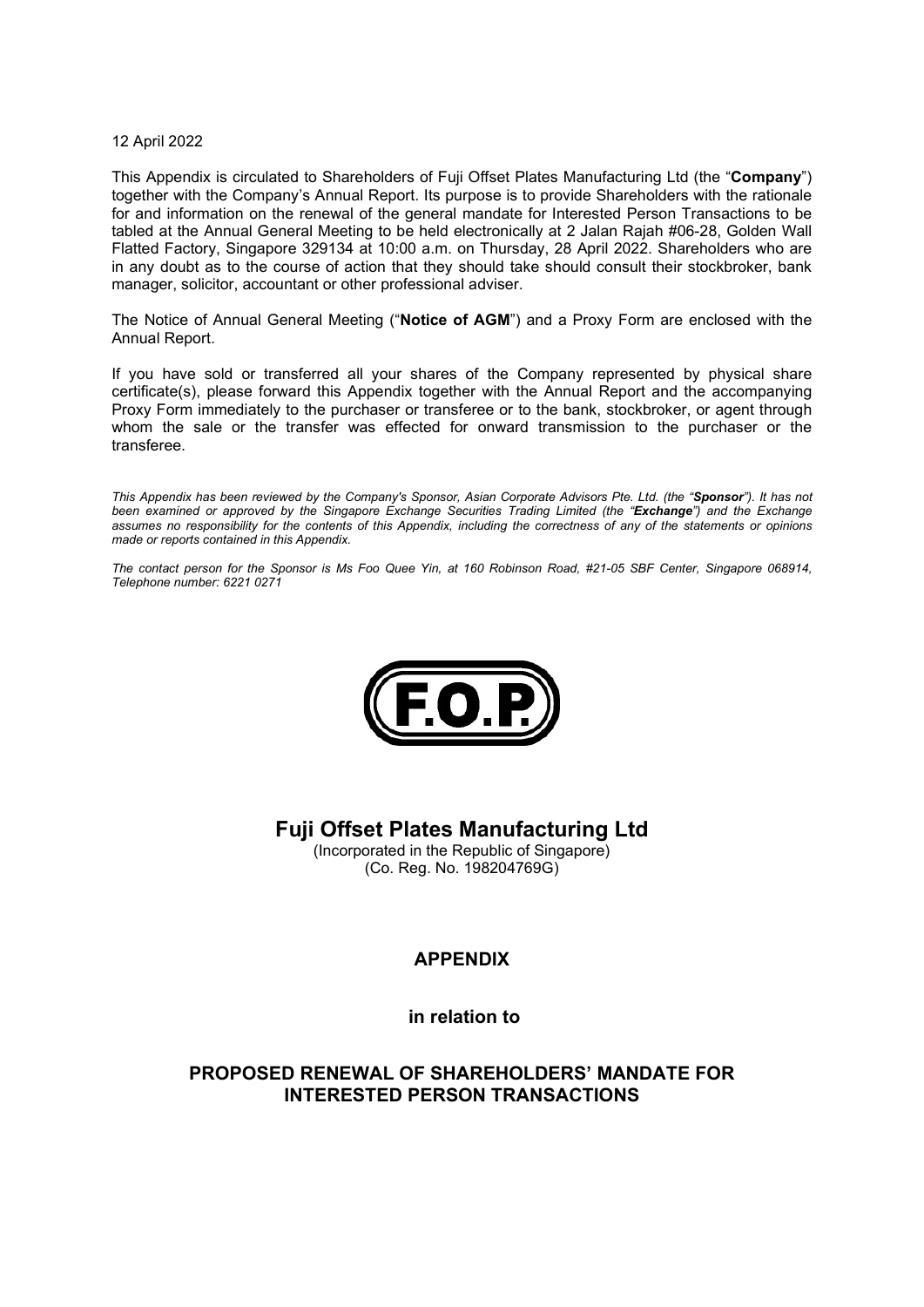# **CONTENTS**

| <b>PAGE</b>                                                   |  |
|---------------------------------------------------------------|--|
|                                                               |  |
|                                                               |  |
| 2. RENEWAL OF THE SHAREHOLDERS' MANDATE FOR INTERESTED PERSON |  |
| 3. DIRECTORS' AND SUBSTANTIAL SHAREHOLDERS' INTERESTS 11      |  |
|                                                               |  |
|                                                               |  |
|                                                               |  |
|                                                               |  |
|                                                               |  |
|                                                               |  |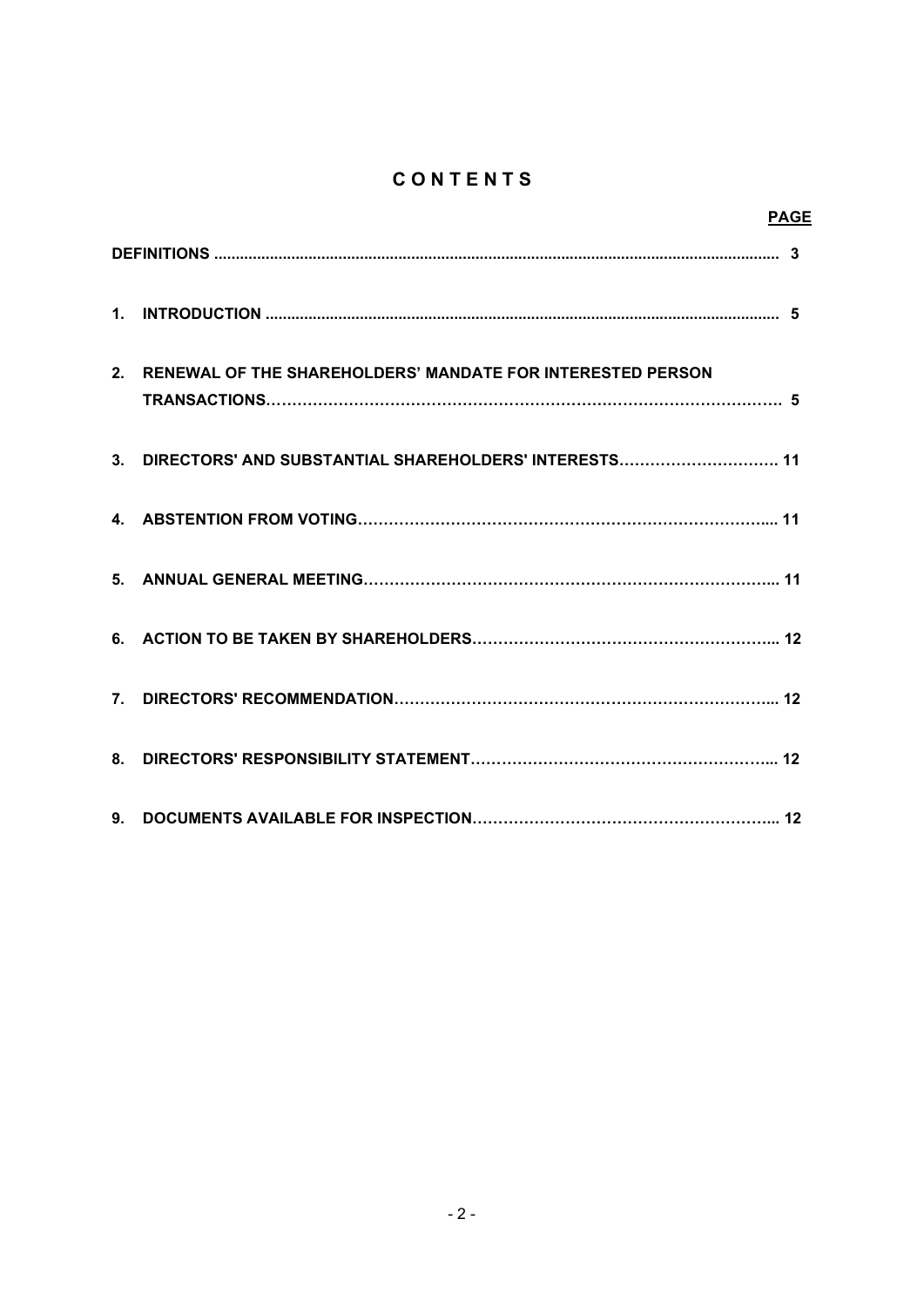## DEFINITIONS

In this Appendix, unless the context otherwise requires, words and expressions shall have the following meanings:-

| "Act"                             |   | The Companies Act, Chapter 50 of Singapore, as amended<br>or modified from time to time                                                                                                                                       |                                                                                                                                                                                                                          |  |  |  |
|-----------------------------------|---|-------------------------------------------------------------------------------------------------------------------------------------------------------------------------------------------------------------------------------|--------------------------------------------------------------------------------------------------------------------------------------------------------------------------------------------------------------------------|--|--|--|
| "AGM"                             |   | Annual General Meeting of the Company to be held<br>electronically at 2 Jalan Rajah #06-28, Golden Wall Flatted<br>Factory, Singapore 329134 on 28 April 2022 at 10:00 a.m.,<br>notice of which is given in the Annual Report |                                                                                                                                                                                                                          |  |  |  |
| "Annual Report"                   |   | The annual report of the Company for the financial year<br>ended 31 December 2021                                                                                                                                             |                                                                                                                                                                                                                          |  |  |  |
| "Appendix"                        | ÷ | This appendix to shareholders dated 12 April 2022                                                                                                                                                                             |                                                                                                                                                                                                                          |  |  |  |
| "Audit Committee"                 |   | The audit committee of the Company                                                                                                                                                                                            |                                                                                                                                                                                                                          |  |  |  |
| "Board"                           |   | The Board of Directors of the Company                                                                                                                                                                                         |                                                                                                                                                                                                                          |  |  |  |
| "CDP"                             |   | The Central Depository (Pte) Limited                                                                                                                                                                                          |                                                                                                                                                                                                                          |  |  |  |
| "Control"                         |   | The capacity to dominate decision-making, directly or<br>indirectly, in relation to the financial and operating policies of<br>a company                                                                                      |                                                                                                                                                                                                                          |  |  |  |
| "Controlling Shareholder"         |   |                                                                                                                                                                                                                               | In relation to a listed company, a person who:                                                                                                                                                                           |  |  |  |
|                                   |   | (a)                                                                                                                                                                                                                           | holds directly or indirectly 15% or more of the<br>nominal amount of all voting shares in the company<br>(unless the Exchange has determined such a person<br>not to be a Controlling Shareholder of the company);<br>or |  |  |  |
|                                   |   | (b)                                                                                                                                                                                                                           | in fact exercises Control over the company,                                                                                                                                                                              |  |  |  |
|                                   |   | time determine                                                                                                                                                                                                                | or such other definition as the Exchange may from time to                                                                                                                                                                |  |  |  |
| "Director"                        |   |                                                                                                                                                                                                                               | A director for the time being of the Company                                                                                                                                                                             |  |  |  |
| "Fuji" or "Company"               |   | Fuji Offset Plates Manufacturing Ltd                                                                                                                                                                                          |                                                                                                                                                                                                                          |  |  |  |
| "Fuji Group" or "Group"           |   | The Company and its subsidiaries                                                                                                                                                                                              |                                                                                                                                                                                                                          |  |  |  |
| "Interested Persons"              |   | Persons who are considered as "interested persons" under<br>Chapter 9 of the Listing Manual, as described in paragraph<br>2.4 of this Appendix                                                                                |                                                                                                                                                                                                                          |  |  |  |
| "Interested Person Transactions": |   | The transactions between the Fuji Group and the Interested<br>Persons, details of which are set out in paragraph 2.5 of this<br>Appendix                                                                                      |                                                                                                                                                                                                                          |  |  |  |
| "Latest Practicable Date"         |   | 6 April 2022, being the latest practicable date prior to the<br>printing of this Appendix                                                                                                                                     |                                                                                                                                                                                                                          |  |  |  |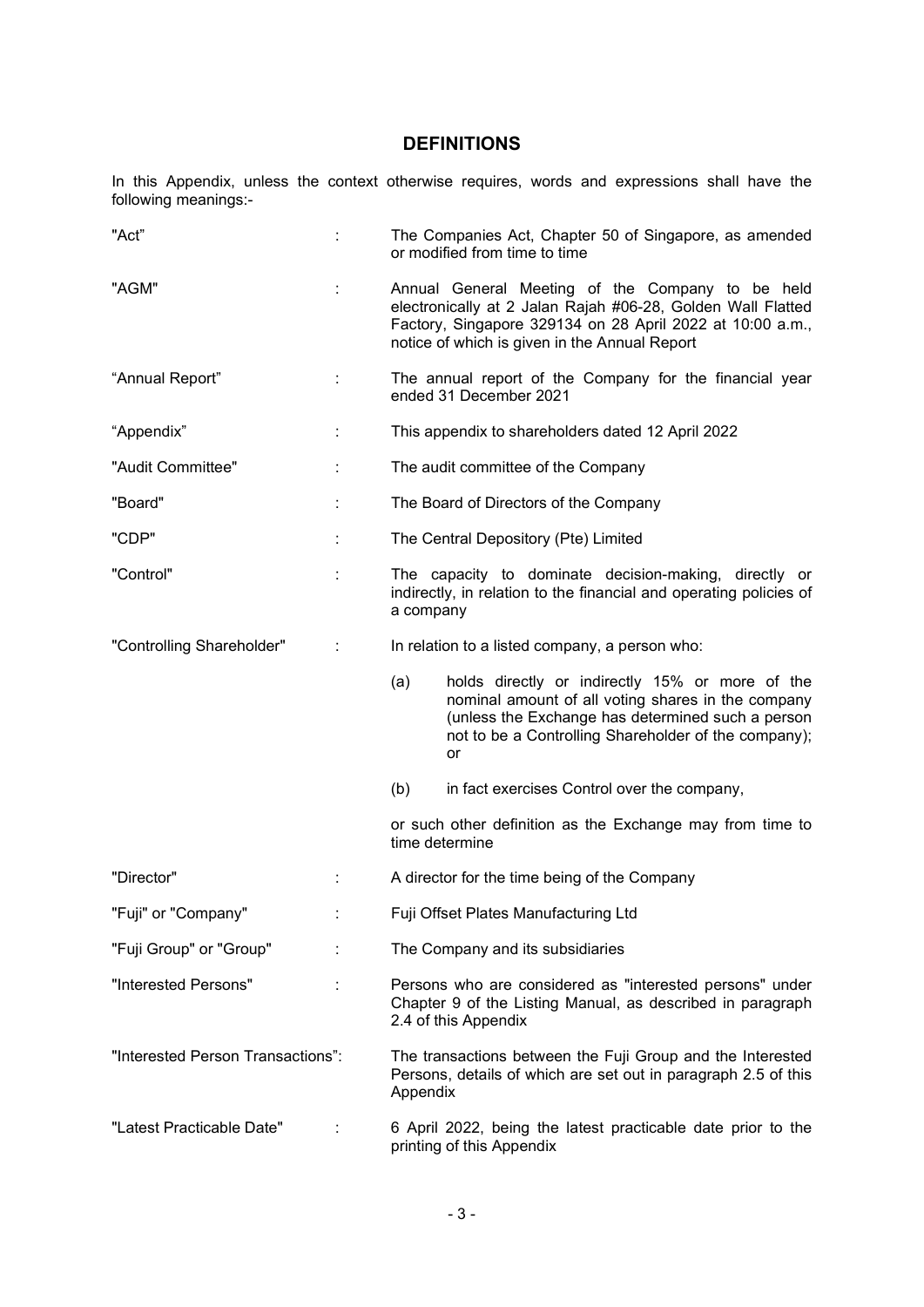| "Listing Manual"               |   | The Listing Manual Section B: Rules of Catalist of the<br>Exchange                                                                                                                                                                                                                              |  |  |  |  |  |  |  |
|--------------------------------|---|-------------------------------------------------------------------------------------------------------------------------------------------------------------------------------------------------------------------------------------------------------------------------------------------------|--|--|--|--|--|--|--|
| "NTA"                          |   | Net tangible assets                                                                                                                                                                                                                                                                             |  |  |  |  |  |  |  |
| "Exchange"                     |   | Singapore Exchange Securities Trading Limited                                                                                                                                                                                                                                                   |  |  |  |  |  |  |  |
| "Shareholders' Mandate"        |   | General mandate to approve Interested Person Transactions<br>as set out in this Appendix                                                                                                                                                                                                        |  |  |  |  |  |  |  |
| "Shareholders"                 |   | The registered holders of Shares in the capital of the<br>Company, except that where the registered holder is CDP,<br>the term "Shareholders" shall, in relation to the Shares<br>registered in the name of CDP, mean the Depositors whose<br>Securities Accounts are credited with such Shares |  |  |  |  |  |  |  |
| "Shares"<br>÷                  |   | Ordinary shares in the capital of the Company                                                                                                                                                                                                                                                   |  |  |  |  |  |  |  |
| "subsidiary" or "subsidiaries" | ÷ | Has the meaning ascribed to it in section 5 of the Act                                                                                                                                                                                                                                          |  |  |  |  |  |  |  |
| "S\$" and "cents"<br>÷         |   | Singapore dollars and cents, respectively                                                                                                                                                                                                                                                       |  |  |  |  |  |  |  |
| "%" or "per cent."             |   | Per centum or percentage                                                                                                                                                                                                                                                                        |  |  |  |  |  |  |  |

The terms "Depositor" and "Depository Register" shall have the meanings ascribed to them respectively in Section 81SF of the Securities and Futures Act.

Words importing the singular shall, where applicable, include the plural and vice versa. Words importing the masculine gender shall, where applicable, include the feminine and neuter genders. References to persons shall include corporations.

Any reference to a time of day in this Appendix is a reference to Singapore time.

Any reference in this Appendix to any enactment is a reference to that enactment as for the time being amended or re-enacted. Any word defined under the Act or any statutory modification thereof and not otherwise defined in this Appendix shall have the same meaning assigned to it under the Act or any statutory modification thereof, as the case may be.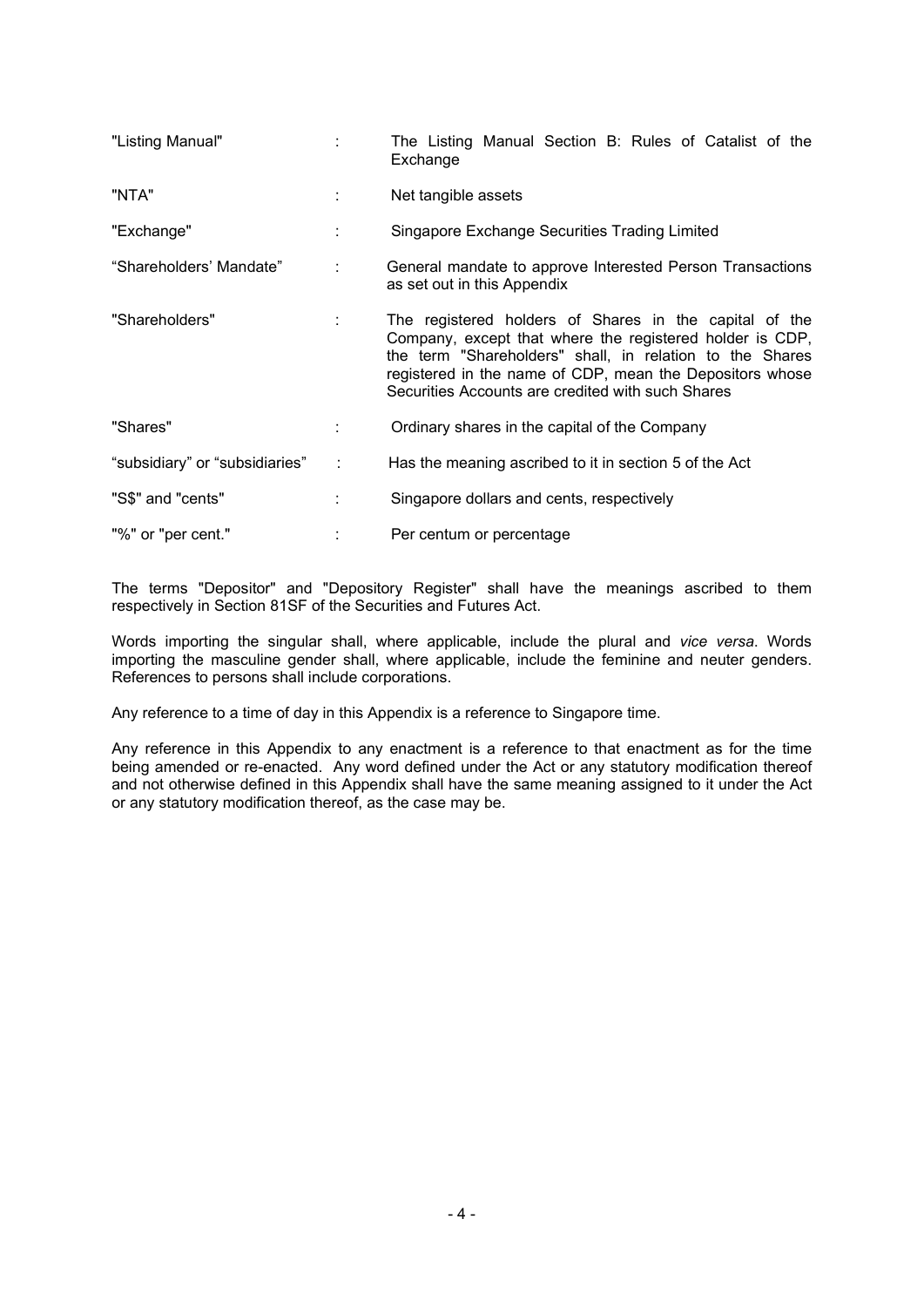#### Fuji Offset Plates Manufacturing Ltd

(Incorporated in the Republic of Singapore) (Co. Reg. No. 198204769G)

#### 1. INTRODUCTION

 The purpose of this Appendix is to provide Shareholders with information relating to, and to seek, Shareholders' approval at the AGM to renew, the general mandate (the "Shareholders' Mandate") that will enable the Group to enter into transactions with the Interested Persons in compliance with Chapter 9 of the Listing Manual.

#### 2. RENEWAL OF THE SHAREHOLDERS' MANDATE FOR INTERESTED PERSON **TRANSACTIONS**

#### 2.1 Chapter 9 of the Listing Manual

 Under Chapter 9 of the Listing Manual, where a listed company or its subsidiaries or target associated companies (as defined in paragraph 2.2 below) which is an "entity at risk" (as defined in paragraph 2.2 below) proposes to enter into a transaction with the listed company's "interested persons" (as defined in paragraph 2.2 below), an immediate announcement and/or shareholders' approval would be required in respect of the transaction if the value of the transaction is equal to or exceeds certain materiality thresholds set out in Chapter 9 of the Listing Manual.

The materiality thresholds are:

Threshold 1: 3 per cent. of the latest audited consolidated NTA of the listed company.

Threshold 2: 5 per cent. of the latest audited consolidated NTA of the listed company.

In particular, an immediate announcement is required where:

- (a) the transaction is of a value equal to, or more than, 3% of the latest audited consolidated NTA of the listed company and its subsidiaries; or
- (b) the aggregate value of all transactions entered into with the same interested person during the same financial year amounts to 3% or more of the latest audited consolidated NTA of the listed company and its subsidiaries; and

shareholders' approval (in addition to an immediate announcement) is required where:

- (c) the transaction is of a value equal to, or more than, 5% of the latest audited consolidated NTA of the listed company and its subsidiaries; or
- (d) the transaction, when aggregated with other transactions entered into with the same interested person during the same financial year, is of a value equal to, or more than, 5% of the latest audited consolidated NTA of the listed company and its subsidiaries.

 The aggregation will exclude any transaction that has been approved by shareholders previously, or is the subject of aggregation with another transaction that has been approved by shareholders.

For the purposes of aggregation, any transaction which is below S\$100,000 is to be excluded. While transactions below \$100,000 are not normally aggregated under Rule 906(2), the Exchange may aggregate any such transaction entered into during the same financial year and treat them as if they were one transaction in accordance with Rule 902.

For illustration purposes, based on the latest audited consolidated accounts of the Fuji Group for the financial year ended 31 December 2021, the latest audited consolidated NTA of the Fuji Group as at 31 December 2021 was S\$30,229,000. Accordingly, in relation to the Fuji Group, for the purposes of Chapter 9 of the Listing Manual in the current financial year, Shareholders' approval would be required where: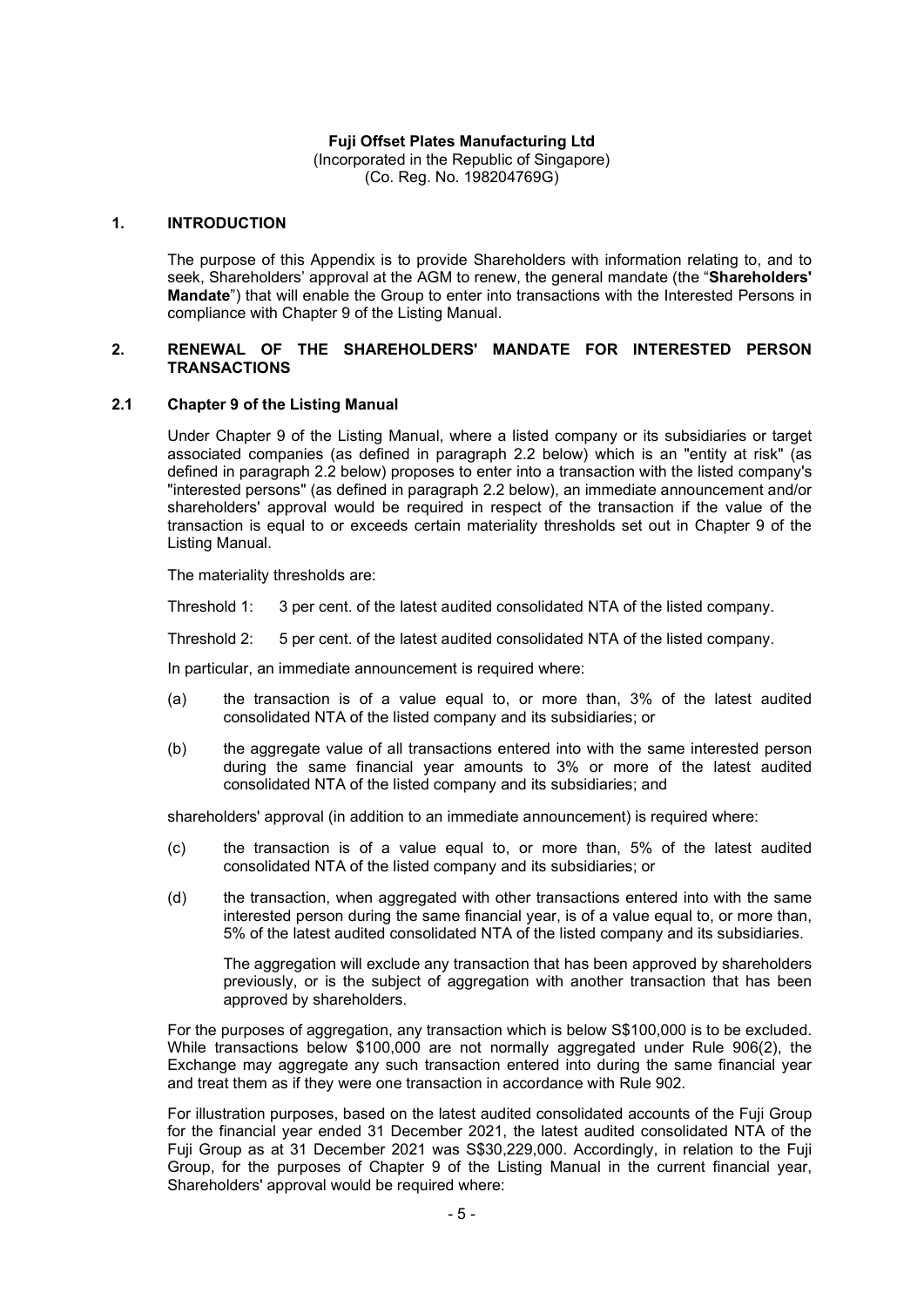- (a) the transaction is of a value equal to, or more than, S\$1,511,450 being 5% of the latest audited consolidated NTA of the Fuji Group; or
- (b) the transaction, when aggregated with other transactions entered into with the same interested person during the same financial year, is of a value equal to, or more than, S\$1,511,450.

Chapter 9 of the Listing Manual however provides that a listed company may seek a general mandate from its shareholders for recurrent transactions of a revenue or trading nature or those necessary for its day-to-day operations such as the purchase and sale of supplies and materials, which may be carried out with the listed company's interested persons, but not in respect of the purchase or sale of assets, undertakings or businesses.

#### 2.2 Definitions

For the purposes of Chapter 9 of the Listing Manual:

- (a) an "approved exchange" means a stock exchange that has rules which safeguard the interests of shareholders against interested person transactions according to similar principles to Chapter 9 of the Listing Manual;
- (b) an "associate" means:
	- (i) in relation to any director, chief executive officer or Controlling Shareholder (being an individual):
		- (1) his immediate family member (that is, the person's spouse, child, adopted child, step-child, sibling and parent);
		- (2) the trustees of any trust of which he or his immediate family is a beneficiary or, in the case of a discretionary trust, is a discretionary object; and
		- (3) any company in which he and his immediate family together (directly or indirectly) have an interest of 30% or more.
	- (ii) in relation to a Substantial Shareholder or a Controlling Shareholder (being a company), any other company which is its subsidiary or holding company or a subsidiary of such holding company or one in the equity of which it and/or such other company or companies taken together (directly or indirectly) have an interest of 30% or more;
- (c) an "entity at risk" means:
	- (i) the listed company;
	- (ii) a subsidiary of the listed company that is not listed on the Exchange or an approved exchange; or
	- (iii) an associated company of the listed company that is not listed on the Exchange or an approved exchange, provided that the listed group, or the listed group and its interested person(s), has Control over the associated company (which shall be referred to as a "target associated company" in this Appendix);
- (d) an "interested person" means:
	- (i) a director, chief executive officer or Controlling Shareholder of the listed company; or
	- (ii) an associate of such director, chief executive officer or Controlling Shareholder.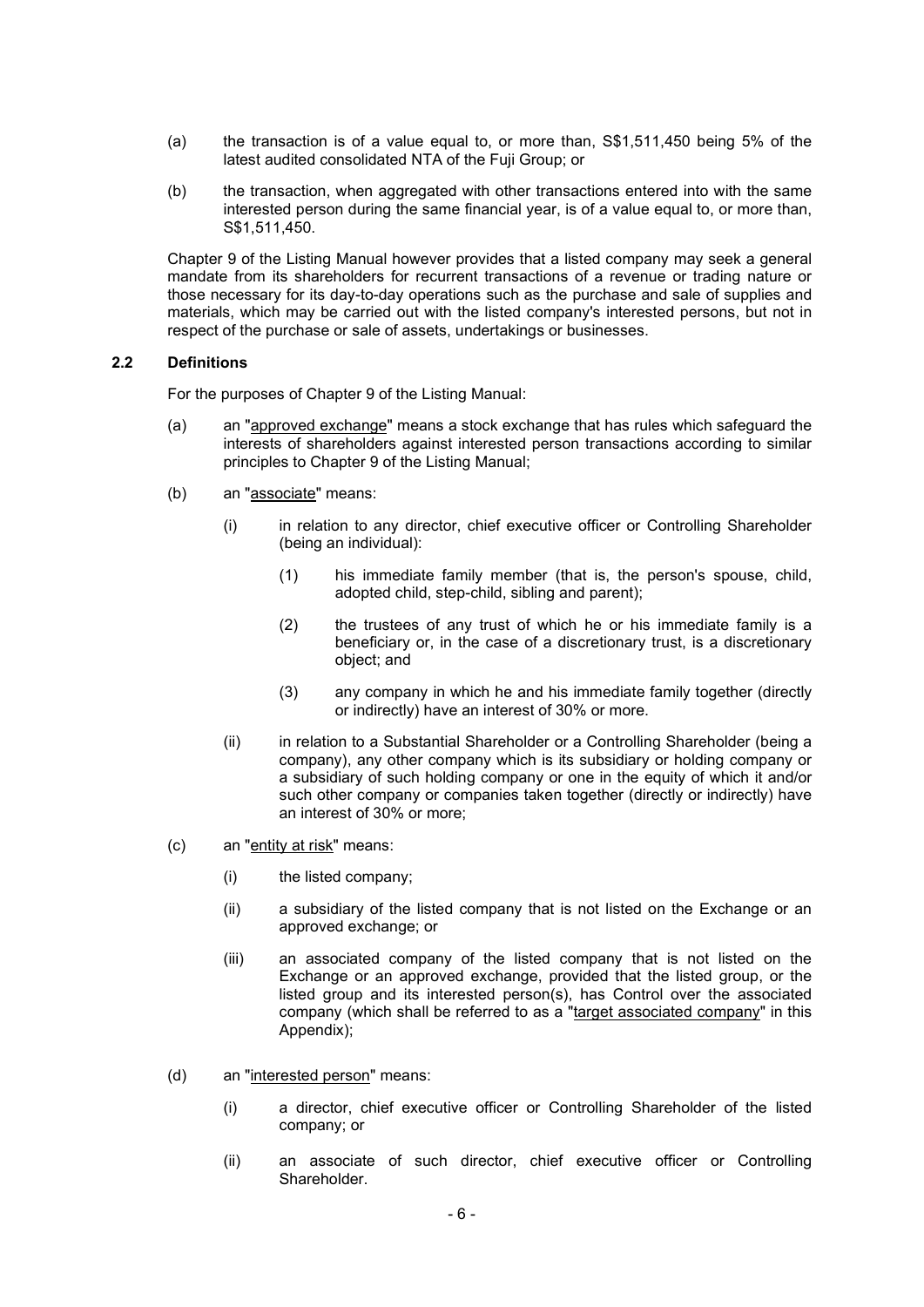- (d1) The Exchange may deem any person or entity to be an interested person if the person or entity has entered into, or proposes to enter into: (a) a transaction with an entity at risk; and (b) an agreement or arrangement with an interested person in connection with that transaction.
- $(d2)$  "primary interested person" means a person or an entity in  $(d)(i)$  above.

#### 2.3 Renewal of the Shareholders' Mandate

#### 2.3.1 Scope of the Renewed Shareholders' Mandate

The renewed Shareholders' Mandate will cover a range of transactions arising in the ordinary course of business operations of the Fuji Group as set out in paragraph 2.5 below.

The renewed Shareholders' Mandate will not cover any Interested Person Transaction which has a value below S\$100,000 as the threshold and aggregate requirements of Chapter 9 of the Listing Manual do not apply to such transactions.

Transactions with Interested Persons which do not come within the ambit of the renewed Shareholders' Mandate will be subject to Chapter 9 and/or other applicable provisions of the Listing Manual.

#### 2.3.2 Rationale for and Benefits of the Renewed Shareholders' Mandate

The proposed renewal of the Shareholders' Mandate on an annual basis would eliminate the need for the Company to announce, or to announce and convene separate general meetings from time to time to seek Shareholders' prior approval as and when potential Interested Person Transactions with the Interested Persons arise. This will improve administrative efficacy through the reduction of substantial administrative time, inconvenience and expenses incurred through the convening of such meetings, without compromising the corporate objectives of the Company and/or adversely affecting business opportunities that would be available to the Fuji Group from time to time.

The Company is not seeking shareholders' approval for any modifications of the existing mandate which was approved by shareholders on 29 April 2021.

The renewed Shareholders' Mandate is intended to facilitate transactions in the normal course of business of the Fuji Group which are transacted from time to time with the Interested Persons, provided that they are carried out on normal commercial terms, and are not prejudicial to the interests of the Company and its minority Shareholders.

The benefits of these Interested Person Transactions to the Fuji Group are set out in paragraph 2.5 below.

#### 2.4 Interested Persons

The renewed Shareholders' Mandate will apply to Interested Person Transactions which are carried out between Fuji Printing Cylinders Pte Ltd ("FPC") and Fuji Roto Gravure Sdn Bhd ("FRG") and between Fujiplates Manufacturing Sdn Bhd ("FPM") and FRG.

The Company owns 100% of FPC (a direct subsidiary of the Company) and FPC owns 65% of FRG (an indirect subsidiary of the Company). The remaining 35% shareholding of FRG is owned by Mr Adrian Teo Kee Tiong, brother of Mr David Teo Kee Bock and Mr Steven Teo Kee Chong, and son of Mdm Ang Kim Ton. Each of Mr David Teo Kee Bock and Mr Steven Teo Kee Chong is both a Director and Controlling Shareholder of the Company while Mdm Ang Kim Ton is a Controlling Shareholder of the Company. FRG is therefore an Interested Person for the purposes of Chapter 9 of the Listing Manual.

FPM is also a wholly-owned subsidiary of the Company and is engaged in the letting of properties in Johor Bahru, Malaysia ("JB") and investments in property development companies. FPM currently owns two (2) plots of industrial land and buildings in JB for investment purposes. FPM also holds a 20% interest in IPark Development Sdn Bhd.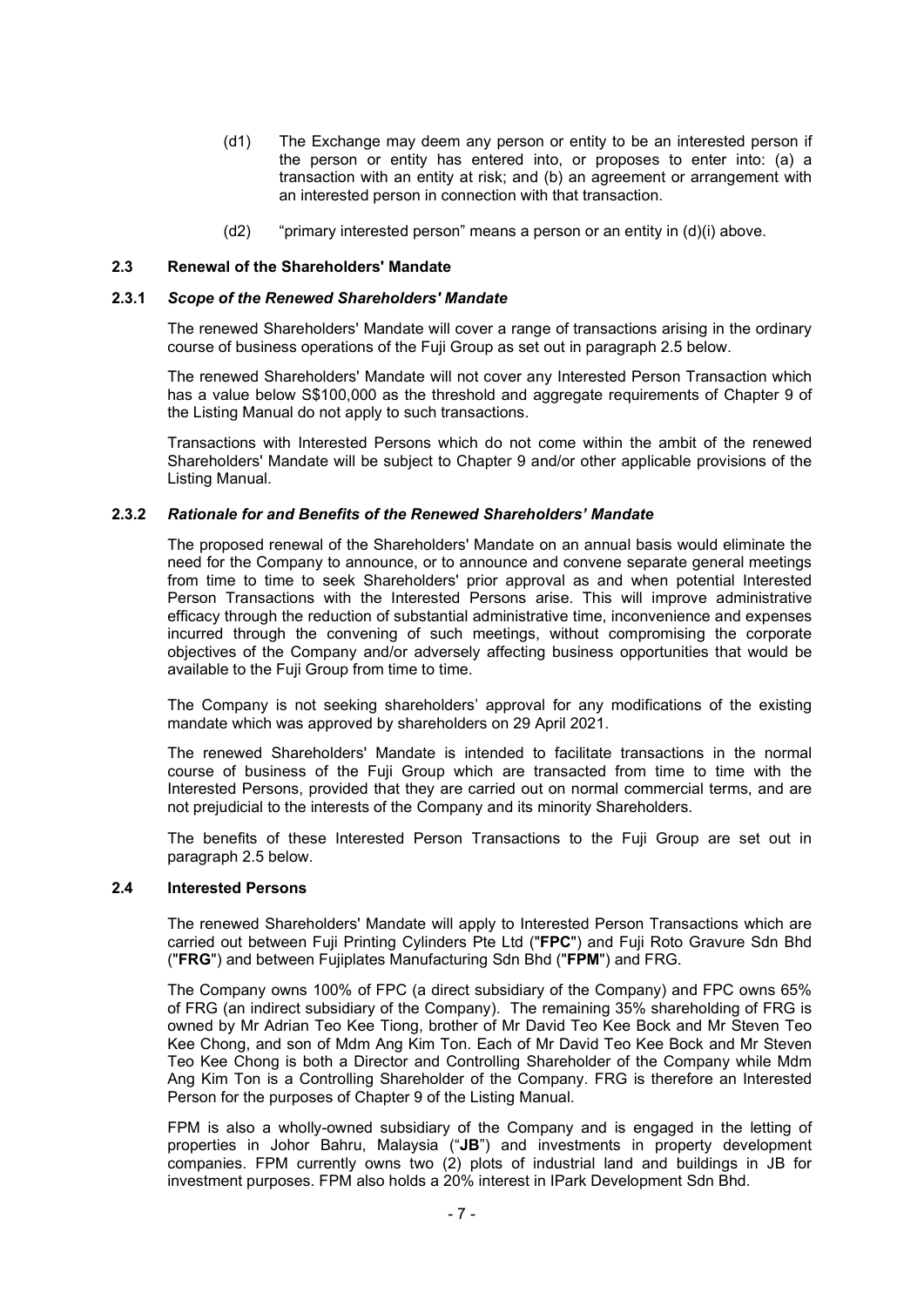#### 2.5 Nature of the Interested Person Transactions

The renewed Shareholders' Mandate will enable the Fuji Group to enter into or otherwise undertake with FRG recurrent transactions which are of a revenue or trading nature or necessary for its day-to-day operations. The nature of the Interested Person Transactions is shown below:

#### 2.5.1 Supply of printing cylinders by FRG to FPC

FRG engages in the manufacture and sale of printing cylinders in Malaysia. FPC's principal activity in Singapore is the marketing and trading of printing cylinders and its related products. FPC is the sole distributor in Singapore of these printing cylinders manufactured by FRG. In the business of selling printing cylinders, FPC has the requisite client base and customer contacts but had ceased the manufacture of printing cylinders.

Accordingly, FRG and FPC have a synergistic relationship where FPC undertakes the role of marketing and distributing in Singapore the printing cylinders manufactured and supplied by FRG. This arrangement is beneficial to both parties for the following reasons:

- (i) it will help to boost FRG's sale of printing cylinders in Singapore, particularly in view of FPC's existing client base and customer contacts;
- (ii) this in turn allows FPC to participate in the profitability of FRG; and
- (iii) in view of Mr Adrian Teo Kee Tiong's 35% shareholding in FRG, he will be committed to grow the business of FRG.

The price of the printing cylinders is determined based on size of orders, delivery schedules, the client in question (be it a long-existing client or otherwise), the general market pricing for similar products in the industry, and where applicable, preferential rates, rebates or discounts accorded for bulk orders. In acting as a sole distributor in Singapore for FRG, the profit margin which FPC currently earns is 9% of the price at which such printing cylinders are sold (the "9% Commission").

#### 2.5.2 Leasing of premises from FPM to FRG

FPM currently owns two (2) plots of industrial land and buildings in JB for investment purposes. Accordingly, FPM may, from time to time, lease the land and building to FRG or third parties as and when such opportunities arise.

FRG rented one (1) of the said two (2) plots of industrial land and building from FPM in August 2002. The tenancy agreement was last renewed on 1 May 2021 and expires on 30 April 2026. The rental rate will be determined based on the prevailing market rate at that point in time. Under the existing tenancy agreement, FRG paid FPM a monthly rental of RM47,850 (or around S\$15,490) per month.

 This arrangement is beneficial to FPM as it ensures continuity of the leasing arrangement and FPM does not have to incur additional time and expenses in seeking for a tenant.

#### 2.5.3 Provision of technical services by the Group to FRG

A Technical Assistance Agreement (the "Agreement") was signed between FPC and FRG on 1 January 2002. The Agreement provides FRG with technical, accounting and administrative assistance support from the Group on matters regarding the production of Roto Gravure Printing Cylinders and any future updates in technological advancements of the same as well as accounting and administrative matters. In consideration of such technical, accounting and administrative assistance, FRG currently pays FPC a sum of S\$8,000 per month.

The Agreement is beneficial to FPC as it enables FPC to recover costs incurred by the Group's management and staff in their provision of technical services to FRG.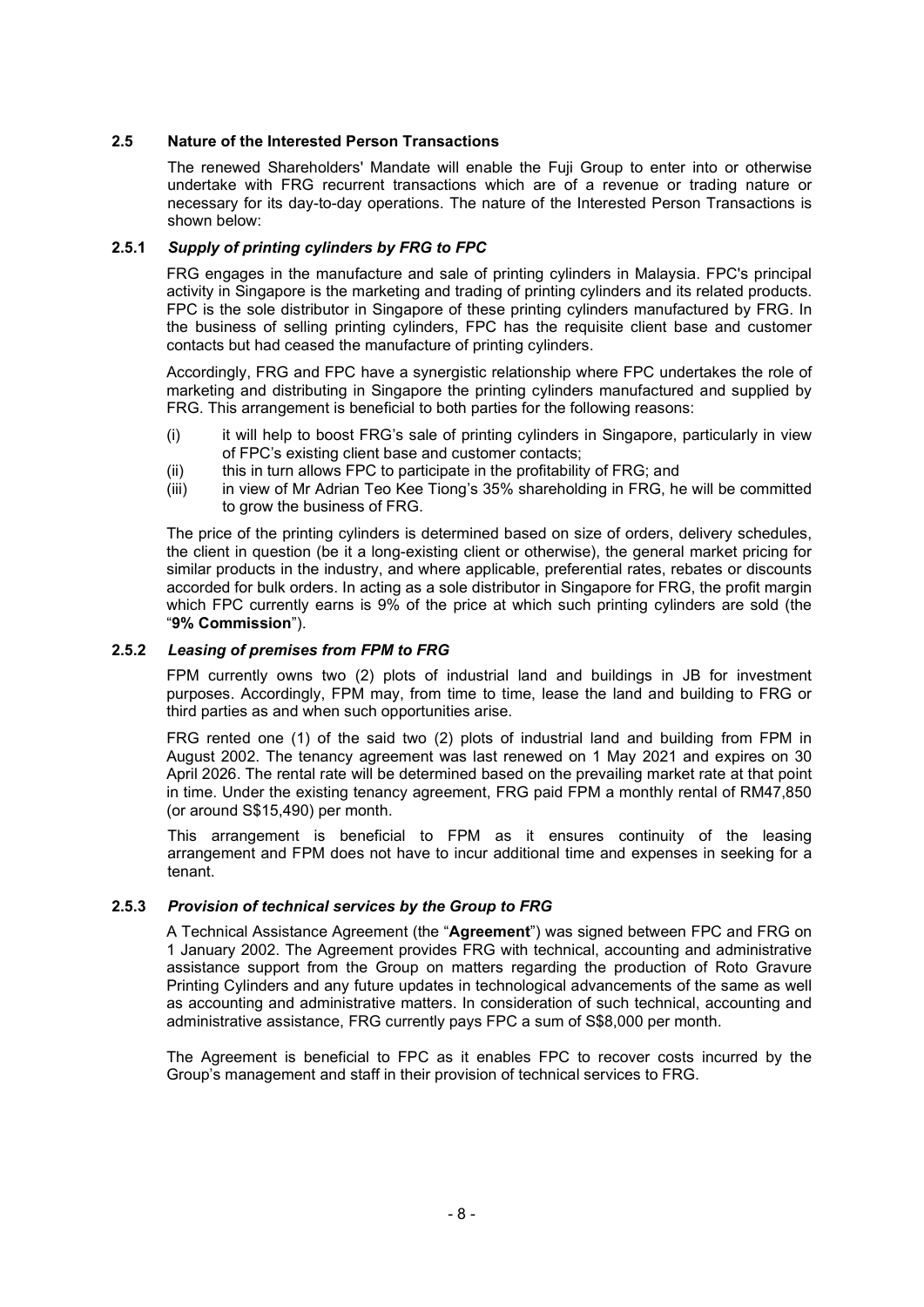#### 2.6 Review Procedures for the Interested Person Transactions

To ensure that all Interested Person Transactions are undertaken on normal commercial terms which will not be prejudicial to the interests of the Company and its minority Shareholders, the following guidelines will be implemented for the review and approval of the Interested Person Transactions under the renewed Shareholders' Mandate to ensure i) that the terms extended to interested persons are no more favourable than the terms extended to 3rd parties and ii) that the terms extended by interested persons to entity at risk are no less favourable than the terms offered by interested persons to 3rd parties:

#### 2.6.1 Supply of printing cylinders by FRG to FPC

As elaborated in paragraph 2.5.1 above, it is in FPC and FRG's interests to obtain the best possible prices for the sale of the printing cylinders, particularly since FPC has a 65% shareholding in FRG.

FPC and FRG had entered into a distributorship agreement for the distribution of printing cylinders in Singapore. The terms and conditions, including the commission rate chargeable, were reviewed and approved by the Audit Committee.

In this connection, the 9% Commission from the sale of the printing cylinders will be reviewed by FRG and FPC and they will ascertain the appropriate commission rate to be charged for the current financial year. In determining a fair and reasonable commission rate, quotations will be obtained (wherever possible or available) from at least two other unrelated third party export distributors. In the event that the aforementioned quotations cannot be obtained, the senior management of FPC (who are not Interested Persons and/or associates of such Interested Persons) shall determine and ensure that the commission rate offered by FRG is fair and reasonable. The Audit Committee shall review the same thereafter.

#### 2.6.2 Leasing of premises from FPM to FRG

Before renewing the tenancy agreement with FRG, the Company will seek the advice of a professional property valuer on market rentals for these properties. The Audit Committee will review the advice of the professional property valuer prior to approving any renewal of the tenancy agreement. The tenancy agreement with FRG will only be renewed PROVIDED THAT the rent is not lower than the market rental rate, as advised by the said professional property valuer.

#### 2.6.3 Provision of technical services by the Group to FRG

The Audit Committee will review, on a half-yearly basis, whether the fee payable to FPC is fair and reasonable and commensurate with the amount of resources incurred by the Group's management and staff in their provision of such technical services to FRG.

#### 2.6.4 Additional review procedures

- (a) The Company shall maintain a register of all transactions ("IPT Register") carried out with or by the Interested Persons pursuant to the renewed Shareholders' Mandate (recording the basis on which such transactions were entered into).
- (b) The Audit Committee will carry out a review every half yearly of the IPT Register to ensure that the Interested Person Transactions are on normal commercial terms and are not prejudicial to the interests of the Company and its minority Shareholders. The Audit Committee may, if it deems fit, request for additional information pertaining to any of the Interested Person Transactions from additional independent sources, in addition to quotations obtained earlier from unrelated third party export distributors.
- (c) Notwithstanding the above, where the aggregate value of all Interested Person Transactions (including the latest Interested Person Transaction to be approved) with the same Interested Person in the current financial year is equal to or exceeds S\$100,000 but below Threshold 1, the latest and all such future Interested Person Transactions will be reviewed and approved by the senior management of the relevant company (who are not Interested Persons and/or associates of such Interested Persons) of the Group involved in the transactions.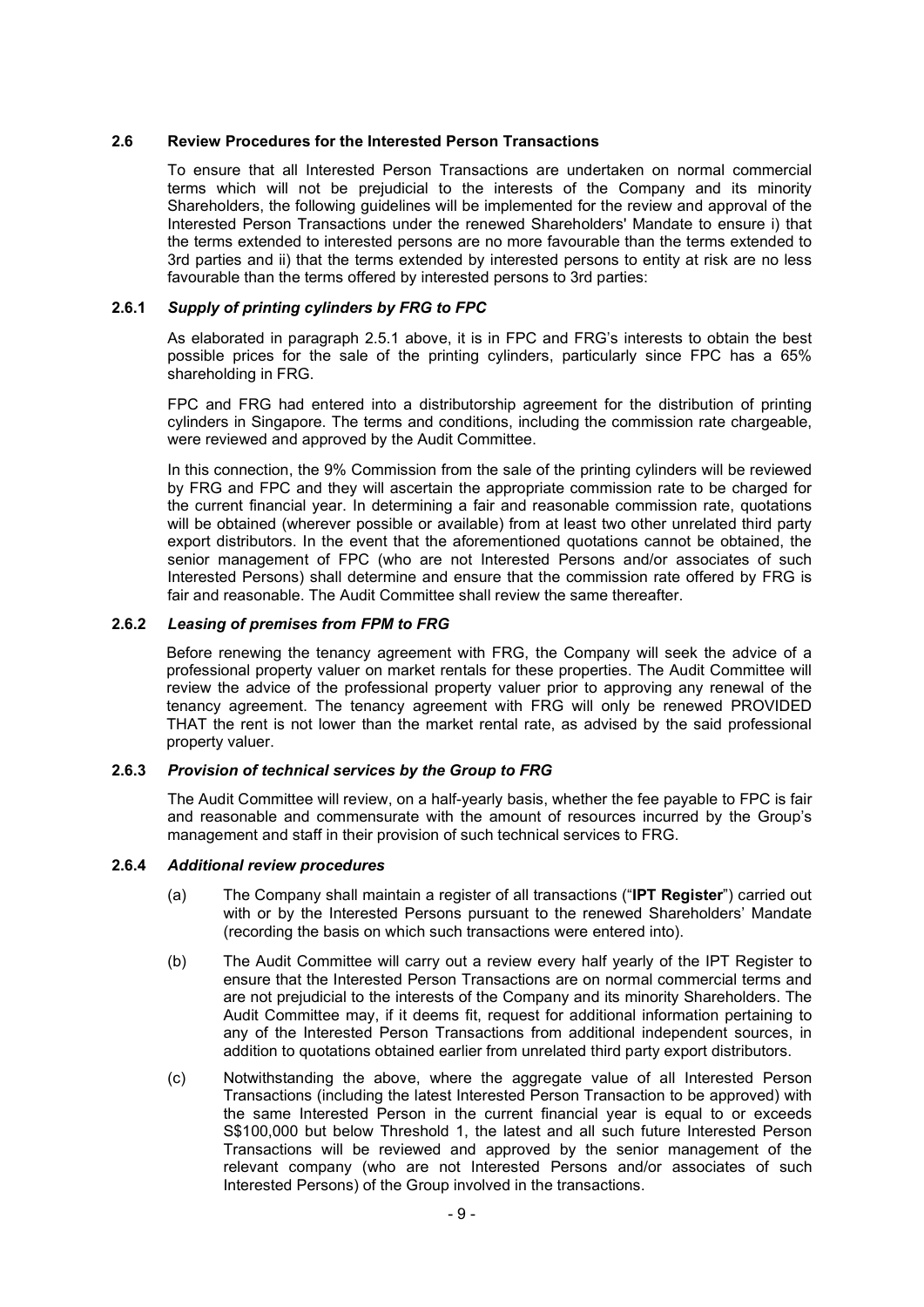- (d) Where the aggregate value of all Interested Person Transactions (including the latest Interested Person Transaction to be approved) with the same Interested Person in the current financial year is equal to or exceeds Threshold 1 but below Threshold 2, the senior management of the relevant company (who are not Interested Persons and/or associates of such Interested Persons) of the Group involved in the transactions must obtain, for the latest and all such future Interested Person Transactions, the majority consent of the Audit Committee upon their review and approval of the same.
- (e) Where the aggregate value of all Interested Person Transactions (including the latest Interested Person Transaction to be approved) with the same Interested Person in the current financial year is equal to or exceeds Threshold 2, the senior management of the relevant company (who are not Interested Persons and/or associates of such Interested Persons) of the Group involved in the transactions must obtain the unanimous consent of the Audit Committee who shall review and approve the latest and all such subsequent transactions.
- (f) Disclosures will be made in the Company's annual report of the respective aggregate value of the transactions entered into with Interested Persons pursuant to the renewed Shareholders' Mandate during the financial year, and in the annual reports of subsequent financial years that the renewed Shareholders' Mandate continues to be in force.
- (g) If any person specified above has an interest in a transaction falling within a category of transactions to be reviewed and approved by him, he will abstain from any decision making in respect of that transaction, and such transaction will be reviewed and approved by other persons who are authorised to do so and who do not have any interest in such transaction.

#### 2.7 Audit Committee's Statement

 The Audit Committee (comprising Mr Tan Keh Eyo (Chairman), Mr Low Beng Tin and Mr Lai Mun Onn), having considered the terms for the renewal of the Shareholders' Mandate and the review procedures for the Interested Person Transactions, confirms that (1) the review procedures for determining the transaction rates and fees of the Interested Person Transactions have not changed since the last Shareholders' approval for the Shareholders' Mandate obtained at the Annual General Meeting held on 29 April 2021; and (2) the review procedures set out in paragraph 2.6 above are adequate to ensure that the Interested Person Transactions will be transacted on an arm's length basis and on normal commercial terms and will not be prejudicial to the interests of the Company and its minority Shareholders.

 If at any point in time during a periodic review (which shall be conducted no less than annually) by the Audit Committee, the Audit Committee is of the view that the established review procedures are inadequate or inappropriate to ensure that the Interested Person Transactions will be on normal commercial terms and will not be prejudicial to the interests of the Company and its minority Shareholders, it will in consultation with the Board take such action as it deems proper in respect of such procedures and/or modify or implement such procedures as may be necessary and direct the Company to revert to the Shareholders for a fresh mandate based on new guidelines and procedures for transactions with the Interested Persons.

#### 2.8 Validity Period of the Renewed Shareholders' Mandate

If approved by Shareholders at the upcoming AGM, the renewed Shareholders' Mandate will take effect from the passing of Ordinary Resolution 8 at the upcoming AGM, and will (unless revoked or varied by the Company in general meeting) continue in force until the next AGM of the Company or the expiration of the period within which the next AGM is required by law to be held, whichever is earlier. Approval from Shareholders will be sought for the renewal of the Shareholders' Mandate at the next AGM and at each subsequent AGM of the Company, subject to satisfactory review by the Audit Committee of its continued application to transactions with the Interested Persons. The Company is not seeking Shareholders' approval for modifications of its existing mandate.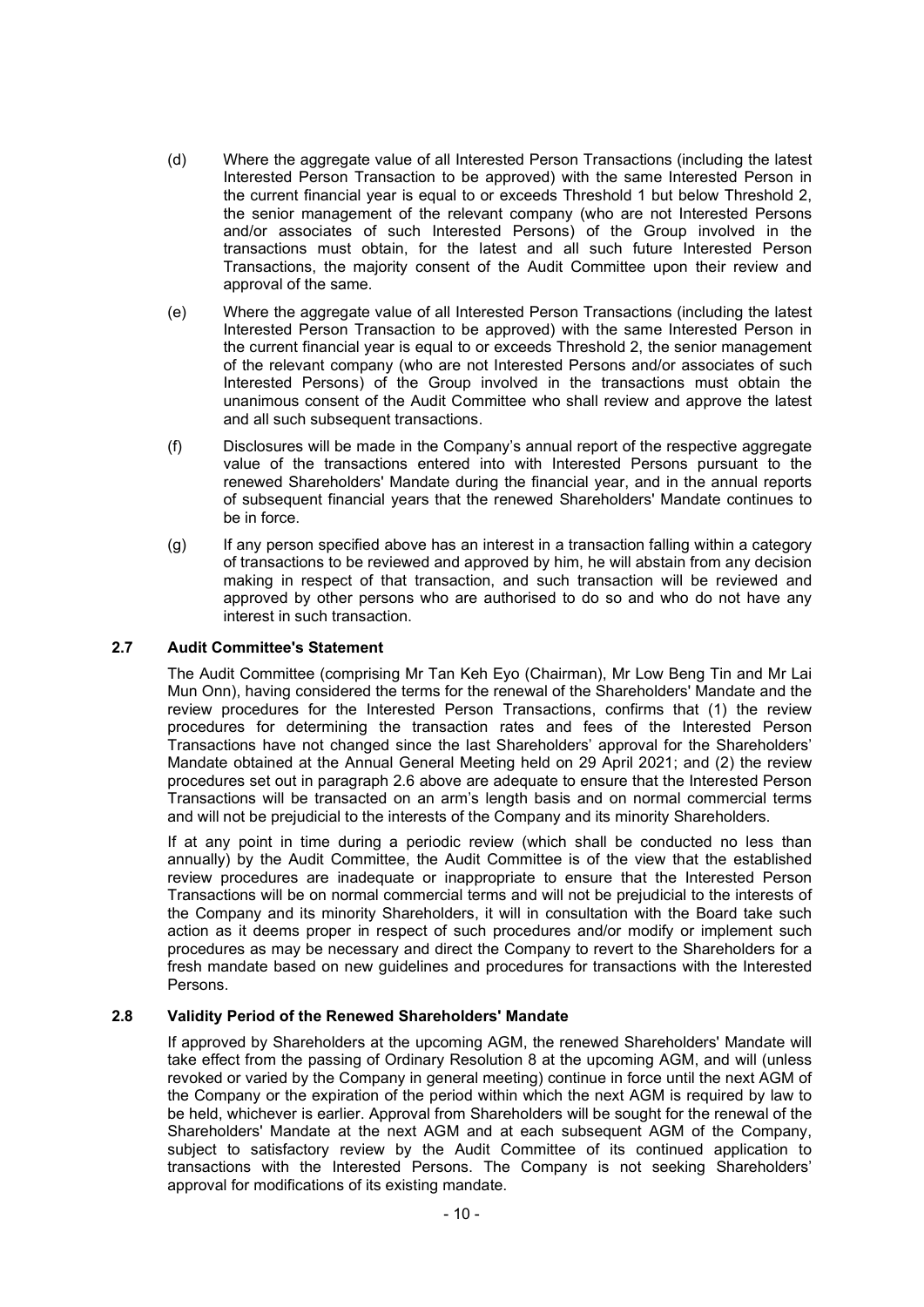### 2.9 Disclosure in Financial Statements and Annual Report

Disclosure will be made in the Company's financial statements for the first half of its financial year, its full year financial statements, and its annual report of the aggregate value of all Interested Person Transactions conducted with the Interested Persons under the renewed Shareholders' Mandate during the current financial year, in accordance with the requirements of Chapter 9 of the Listing Manual.

## 3. DIRECTORS' AND SUBSTANTIAL SHAREHOLDERS' INTERESTS

The direct and deemed interests of the Directors and the substantial Shareholders of the Company in the Shares as at the Latest Practicable Date are as follows:

|                                                         | <b>Direct Interest</b>     | <b>Deemed Interest</b>   |                                   | <b>Total Interest</b> |                                   |       |
|---------------------------------------------------------|----------------------------|--------------------------|-----------------------------------|-----------------------|-----------------------------------|-------|
|                                                         | Number of<br><b>Shares</b> | $\frac{0}{0}$            | <b>Number of</b><br><b>Shares</b> | %                     | <b>Number of</b><br><b>Shares</b> | %     |
| David Teo Kee Bock                                      | 13,850,950                 | 27.75                    | 151,200(1)                        | 0.30                  | 14,002,150                        | 28.05 |
| Steven Teo Kee Chong                                    | 7,884,500                  | 15.80                    |                                   |                       | 7,884,500                         | 15.80 |
| Tan Keh Eyo                                             |                            | $\blacksquare$           |                                   |                       |                                   |       |
| Low Beng Tin                                            |                            | $\overline{\phantom{a}}$ |                                   |                       |                                   |       |
| Lai Mun Onn                                             |                            | $\overline{\phantom{a}}$ |                                   |                       | $\blacksquare$                    |       |
| Ang Kim Ton                                             | 8,480,000                  | 16.99                    |                                   |                       | 8,480,000                         | 16.99 |
| <b>OKG Construction &amp;</b><br><b>Trading Pte Ltd</b> | 7,531,000                  | 15.09                    |                                   |                       |                                   |       |

Note:

(1) Mr David Teo Kee Bock is deemed to be interested in the 500 Shares held by his spouse and in the 150,700 Shares held through CPF Board Nominee.

## 4. ABSTENTION FROM VOTING

 As Mr Adrian Teo Kee Tiong holds a substantial interest in FRG, he, together with his immediate family members, Mr David Teo Kee Bock, Mr Steven Teo Kee Chong and Mdm Ang Kim Ton, shall abstain from voting at the forthcoming AGM in respect of the Shares held by them on Ordinary Resolution 8 set out in the Notice of AGM relating to the renewal of the Shareholders' Mandate.

 Mr Adrian Teo Kee Tiong, Mr David Teo Kee Bock, Mr Steven Teo Kee Chong and Mdm Ang Kim Ton also undertake to ensure that their respective associates will abstain from voting on the said Ordinary Resolution 8.

 Mr Adrian Teo Kee Tiong, Mr David Teo Kee Bock, Mr Steven Teo Kee Chong and Mdm Ang Kim Ton further undertake not to accept appointments as proxies to vote on the said Ordinary Resolution 8 unless specific instructions are given as to the manner in which the votes are to be cast. Accordingly, the Company will disregard any votes cast on any resolution by person(s) who are required to abstain from voting by the listing rules or where applicable pursuant to a court order where such court order is served on the Company.

## 5. ANNUAL GENERAL MEETING

The AGM, notice of which is set out in the Annual Report of the Company, will be held electronically at 2 Jalan Rajah #06-28, Golden Wall Flatted Factory, Singapore 329134 at 10:00 a.m. on Thursday, 28 April 2022 for the purpose of considering and, if thought fit, passing with or without modifications the Ordinary Resolution 8 set out in the Notice of AGM.